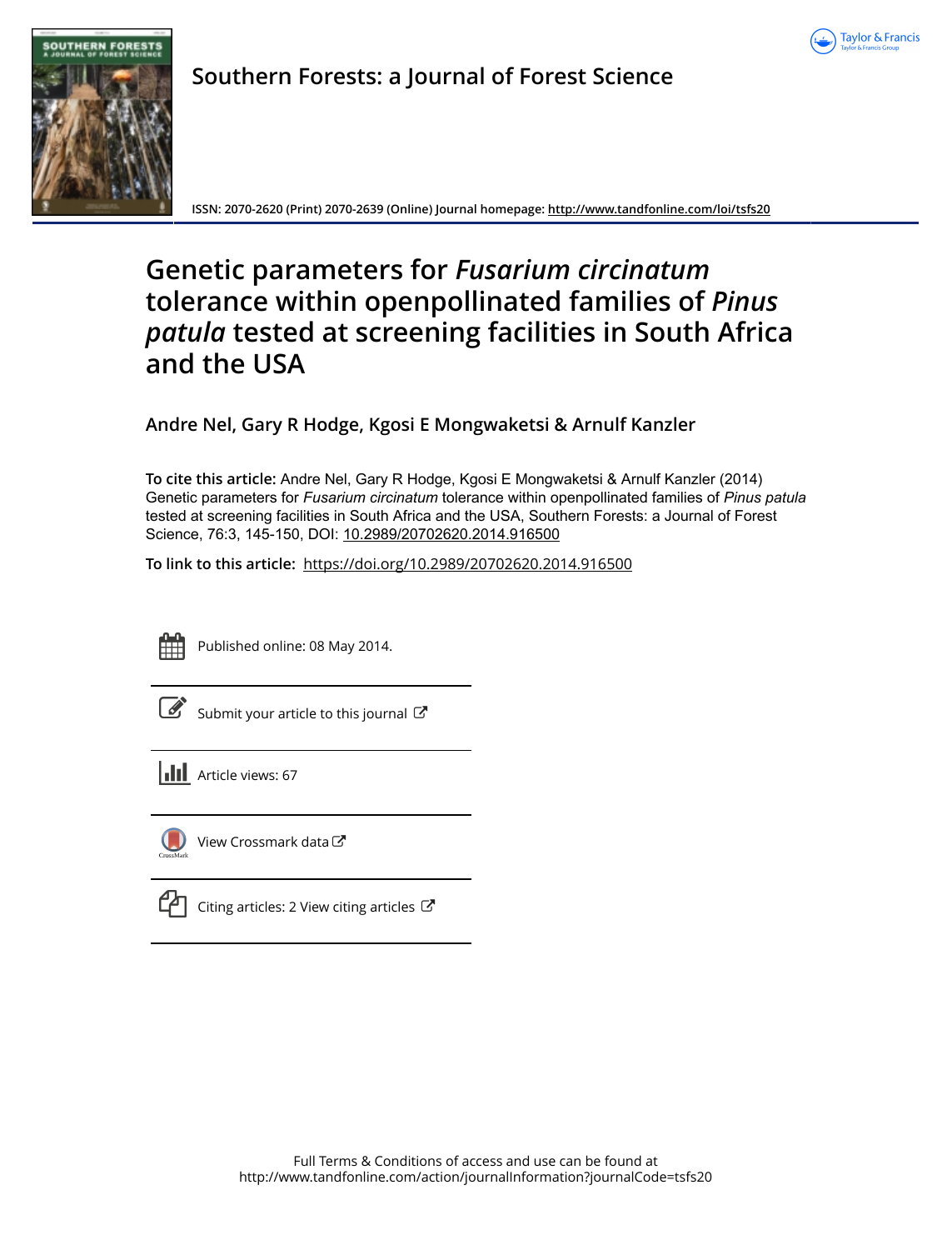# **Genetic parameters for** *Fusarium circinatum* **tolerance within openpollinated families of** *Pinus patula* **tested at screening facilities in South Africa and the USA**

Andre Nel<sup>1\*</sup>, Gary R Hodge<sup>2</sup>, Kgosi E Mongwaketsi<sup>1</sup> and Arnulf Kanzler<sup>1</sup>

*1 Sappi Forest Research, Howick, South Africa*

*2 Department of Forestry and Natural Resources, North Carolina State University, Raleigh, North Carolina, USA*

*\* Corresponding author, e-mail: Andre.Nel@sappi.com*

**The pine pitch canker fungus,** *Fusarium circinatum,* **has caused large-scale mortality of** *Pinus patula* **Schiede & Deppe ex Schltdl. & Cham. crops in South African nurseries. This disease is now managed with strict hygiene practices and mortality in commercial nurseries has been drastically reduced. During the last 10 years, however, the disease started to manifest in the field, impacting on post-planting survival. Tree breeders have identified selection and breeding of tolerant material as the likely long-term solution to this disease. This study demonstrates that, under greenhouse conditions with artificial inoculation of young seedlings, there is significant genetic variation in tolerance to** *F. circinatum* **among open-pollinated** *P. patula* **families. Tolerant families can be identified and can be utilised in breeding programmes and for seed production. The study provided strong evidence that these artificial inoculation experiments are highly repeatable within specific laboratories, with lower but still meaningful repeatability between different laboratories.** 

**Keywords:** artificial inoculation screening, genetic correlation, greenhouse inoculation, heritability, pitch canker fungus, repeatability

# **Introduction**

*Pinus patula* Schiede & Deppe ex Schltdl. & Cham. is the most widely planted softwood species in South Africa with 338 923 ha, or 52.1% of the total planted softwood area (DAFF 2010). The wood of South African grown *P. patula* is utilised by various private and public concerns for wood, pulp and paper products. *Pinus patula* is grown in the summer rainfall regions of South Africa, including the provinces of Mpumalanga, KwaZulu-Natal and Eastern Cape (DAFF 2010). The production of these trees is, however, threatened significantly by disease caused by the pitch canker fungus (PCF), *Fusarium circinatum* Nirenberg & O'Donnell (Morris 2010; Mitchell et al. 2011).

*Fusarium circinatum* was first discovered in a South African nursery in 1991 (Viljoen et al. 1994) and it soon spread to all pine-growing nurseries in the country, causing large-scale mortality of nursery seedlings, especially *P. patula* (Mitchell et al. 2011). The disease is now managed in commercial nurseries with strict hygiene practices and mortality of seedlings has been drastically reduced (Morris 2010; Mitchell et al. 2011, 2012a). During the last 10 years, however, the pathogen started to cause mortality of recently planted seedlings in the field, impacting on post-planting survival of trees (Crous 2005). More recently, *F. circinatum* has also been found to cause pitch canker of mature trees in plantations and has been positively identified in 10-year-old *Pinus radiata* grown in the Western Cape province (Coutinho et al. 2007).

Artificial seedling inoculation trials of various pine species have indicated differential responses to *F. circinatum* and indicated that *P. patula* has intermediate tolerance (Hodge and Dvorak 2000). In another seedling inoculation study in which different provenances of *P. patula* and *P. tecunumanii* were evaluated, intermediate tolerance was confirmed, with differences in tolerance among provenances of *P. patula* (Hodge and Dvorak 2007). This intermediate tolerance has also been confirmed in a study in which pine species such as *P. elliottii*, *P. maximinoi*, *P. pseudostrobus* and *P. tecunumanii* were evaluated, and *P. patula* was included as a control (Mitchell et al. 2012b). Certain full-sib controlled-pollinated families of *P. patula* have also shown improved tolerance to *F. circinatum* in a greenhouse screening study (Mitchell et al. 2012c)*.* In-field inoculations of two- to three-year-old trees of various *Pinus* species and hybrids also showed varying susceptibility to *F. circinatum*, between different pine species and between different families of species (Roux et al. 2007).

Artificial seedling inoculations offer the opportunity to identify breeding material with increased levels of disease tolerance. Five independent screening experiments were conducted at two different screening facilities during the period 2003 to 2007. A varying number of *P. patula* families were common among screening experiments, providing an opportunity to study repeatability between different screening events and facilities. In this study, a large number of open-pollinated families of *P. patula* were screened for their tolerance to *F. circinatum* in order to determine the range of tolerance among families. The five screening experiments were carried out in facilities at the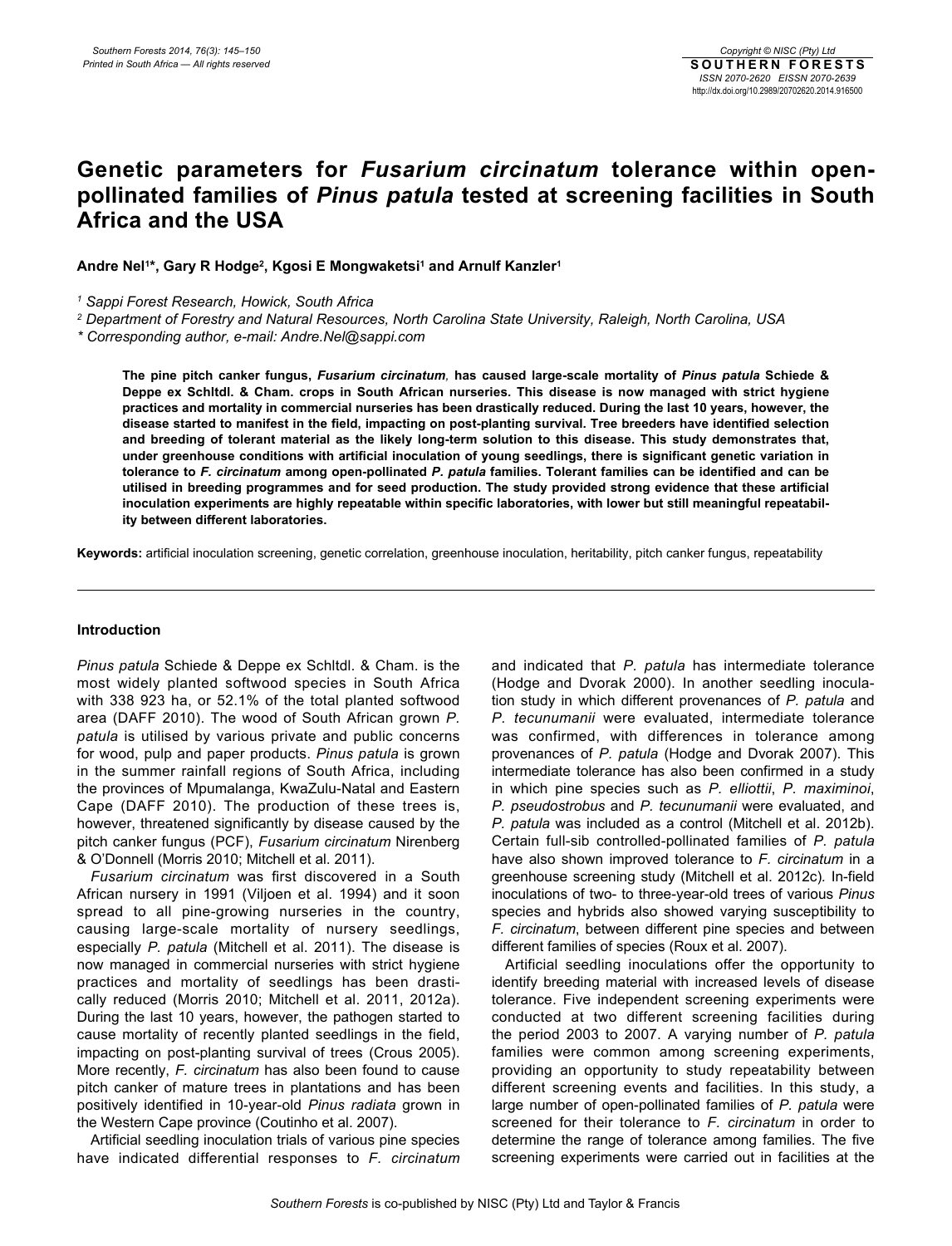USDA Forest Service Resistance Screening Center (RSC) in Bent Creek, North Carolina, USA, and at the Forestry and Agricultural Biotechnology Institute (FABI) in Pretoria, South Africa. The objectives of the study were to determine the level of repeatability between screenings, the level of correlation among the different screening experiments and facilities, and if meaningful family variation in tolerance to *F. circinatum* was present in *P. patula*.

#### **Materials and methods**

#### *RSC Bent Creek screening trials*

Open-pollinated seed of 65 *P. patula* families was collected by Sappi Forestry Research and sent to RSC for each of the two screenings. A total of 14 of the screened families were common between the two RSC Bent Creek screening trials. The standard RSC control lot of *P. elliottii* susceptible to pitch canker (FA2) was also included. All seedlots were soaked in cold water for 24 h prior to sowing on 25 March 2003 (RSC-03) and 22 March 2004 (RSC-04) at the RSC. Seedlings were grown in Ray Leach containers (115 ml) for 21 weeks under standard RSC greenhouse conditions, with air temperature maintained at approximately 24 °C, and seasonal day/night length period. Four replications were included in the inoculation trials and families were represented by 20 plants per replication for a total of 80 trees.

Four isolates (S298, S396, S402 and S397) of *Fusarium circinatum*, which were originally collected in Georgia and Florida, were prepared according to procedures developed elsewhere (McRae et al*.* 1985). Spore-water suspensions of each of the four isolates were prepared at a concentration of 25 000 spores ml<sup>−1</sup>. In the 2003 study, a mix of three of the four isolates (S298, S396 and S402) was also tested.

All seedlings were subjected to a protocol similar to that described previously (Oak et al*.* 1987). Seedlings were challenged with the pitch canker fungus and their resultant responses were used to gauge relative tolerance to infection. Inoculations were done when the seedlings were 21 weeks of age. The seedlings were wounded by severing the stem just below the apical meristem and the excised apical portion was removed. The seedlings were inoculated by atomising the aqueous spore suspension onto the fresh wounds. The atomised spore suspension was sprayed directly onto the wound surface from a distance of around 25 cm, passing three times over each tree.

Following inoculation the seedlings were returned to the greenhouse where they were maintained for 12 weeks during which pathogen colonisation was allowed to occur. Stem necrosis was assessed at 12 weeks after inoculation. Inoculated plants that were dead at the time of the assessment were excluded from the analysis. At the first assessment, the length of the stem from hypocotyl to wound, and the length of the stem necrosis caused by the pathogen were measured (this is referred to as height throughout the remainder of this report).

#### *FABI Pretoria screening trials*

Open-pollinated seed of 140, 18 and 73 *P. patula* families was collected by Sappi for the three different FABI Pretoria screening trials conducted in 2005, 2006 and 2007, respectively. A varying number of these families were common among the different FABI, as well as the RSC, screening

trials. All seedlots were soaked in cold water for 24 h prior to sowing on 21 February 2005 (FABI-05), 12 February 2006 (FABI-06) and 7 August 2007 (FABI-07) at the Sappi Shaw Research Centre nursery, near Howick, South Africa. Seedlings were grown in Unigro 98 containers (90 ml) for 26 weeks in unregulated plastic-covered tunnels. The seedlings were then packed out into trial designs and delivered to the FABI screening facility and maintained under FABI greenhouse conditions, with air temperature maintained at approximately 25 °C, and seasonal day/night length period. Four replications were included in the inoculation trials and families were represented by 21 trees per replication for a total of 84 trees. The plants were allowed to acclimatise to the environment for a four-week period prior to inoculations being carried out. Treatments were challenged with three virulent strains of the pitch canker fungus (FCC 3577, FCC 3578 and FCC 3579) that are maintained in the FABI culture collection. These were used in equal concentration as a mix and the resultant responses were used to determine relative tolerance to infection.

The three *F. circinatum* cultures were grown on half-strength potato dextrose agar (PDA; Merck) for 10 d. The surface of these cultures was then washed from the Petri dishes into sterile glass containers using a 15% glycerol solution. Using a light microscope under  $20 \times$ magnification, the number of conidia was counted using a haemacytometer. The spore concentration was then adjusted to 50 000 spores ml−1 with the sterile 15% glycerol solution. The inoculum was then kept on ice prior to the inoculations being carried out. During inoculation, each plant was topped by cutting the apical meristem tip off to expose a cut surface for the application of inoculum. The plants were inoculated by using a  $2-20$   $\mu$ l micropipette and applying an amount of 10  $\mu$  per plant to the fresh cut surface on the stem (Porter 2010).

Following inoculation the plants were kept in the greenhouse where they were maintained for eight weeks during which pathogen colonisation was allowed to occur. Stem necrosis was then assessed after this inoculation period. Inoculated plants that were dead at the time of the assessment were excluded from the analysis. At assessment, the total length of each plant (in mm) and the length of the stem necrosis caused by the pathogen (in mm) were measured. The seedling height was measured from the root collar to the cut tip and the lesion length was measured from the inoculation point to where the tissue displayed no lesion expression. Stem-kill, the length of the stem necrosis divided by the total length of the plant, was calculated as a proportion for each plant.

#### *Analysis*

All statistical analyses were done using SAS 9.3 (SAS Institute, Cary, NC, USA). In all cases, the variables analysed were Dieback (DB) measured in millimetres, and Stemkill (SK) expressed as a percentage and calculated as Dieback/Seedling Height.

#### *Single-experiment analyses*

All five experiments were analysed individually to estimate single-experiment heritabilities. The experiments were analysed with SAS Proc Mixed using Seedling Height as a covariate, Rep and Block(Rep) as fixed effects, and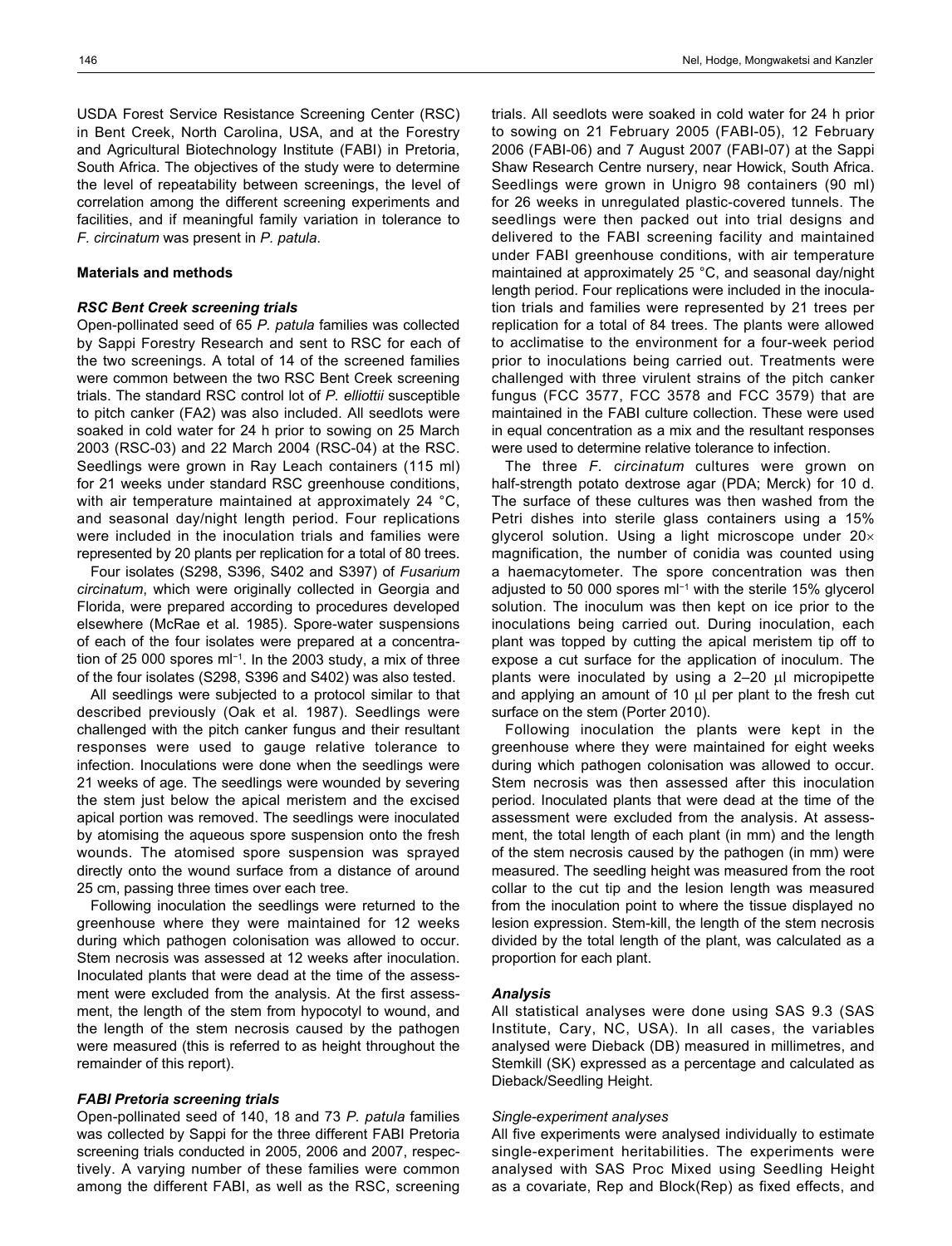Family and Family\*Block(Rep) as random effects. Singleexperiment heritability ( $h^2$ ) and an average family heritability (*h*<sup>2</sup>) were calculated as follows:

$$
h^2 = 3\sigma_f^2 / (\sigma_f^2 + \sigma_{fxb}^2 + \sigma_{error}^2)
$$
 and  

$$
h_f^2 = \sigma_f^2 / (\sigma_f^2 + \sigma_{fxb}^2 / 4 + \sigma_{error}^2 / 80)
$$

where  $\sigma_f^2$  = Family variance,  $\sigma_{fxb}^2$  = Family  $\times$  Block(Rep) variance, and  $\sigma^2_{\text{error}} = \text{residual variance}.$ 

For the RSC experiments, the four replications were inoculated with different *F. circinatum* isolates, so the parameter  $\sigma_{f_{\kappa b}}^2$  = Family  $\times$  Block(Rep) variance represents a composite of Family  $\times$  Isolate interaction variance, plus the normal 'error' variance associated with  $Family \times Block(Rep)$ interaction. For all experiments, a genetic correlation across replications  $(r_{g\text{-block}})$  was estimated as

$$
r_{\text{g-block}} = \sigma_{\text{f}}^2 / (\sigma_{\text{f}}^2 + \sigma_{\text{fxb}}^2).
$$

For the RSC experiments, this parameter can give some indication of the size of Family  $\times$  Isolate interaction variance.

# *Multiple-experiment analyses by laboratory*

The average genetic parameters across multiple experiments were calculated for each laboratory. SAS PROC Mixed was used with Seedling Height as a covariate, Experiment, Rep(Experiment) and Block(Rep\*Experiment) as fixed effects, and Family, Family\*Experiment and Family\*Block(Rep\*Experiment) as random effects. A RANDOM statement allowing for heterogeneous residual error variance was also used. Using these models, best linear unbiased predictions (BLUPs) of Family effects for DB and SK were calculated. Multiple-experiment heritability  $(h^2)$  and  $r_{\text{q-exr}}$  were calculated as follows:

$$
h^2 = 3\sigma_f^2 / (\sigma_f^2 + \sigma_{f \times e}^2 + \sigma_{f \times b}^2 + \sigma_{\text{error}}^2)
$$
 and  

$$
r_{g \text{-exp}} = \sigma_f^2 / (\sigma_f^2 + \sigma_{f \times e}^2)
$$

where  $\sigma_f^2$  = Family variance,  $\sigma_{f_{xe}}^2$  = Family  $\times$  Experiment variance,  $\sigma_{\!f\star b}^2 =$  Family  $\times$  Block(Rep) variance, and  $\sigma_{\sf error}^2 =$ residual variance.

In addition, a genetic coefficient of variation (GCV) was calculated as follows:

$$
GCV = \sigma_f / \bar{u}
$$

where  $\bar{u}$  = the trait mean across all experiments.

For each family, the expected correlation between the predicted General Combining Ability (GCA) and the true GCA [Corr(*g*,*ĝ*)] was calculated as follows:

$$
Corr(g,\hat{g})=[(\sigma_{f}^{2}-SEP)/\sigma_{f}^{2}]^{\frac{1}{2}}
$$

where  $SEP = standard$  error of the prediction calculated by PROC Mixed.

#### *Paired-experiment analyses*

Pairs of experiments were analysed together using Proc Mixed with Seedling Height as a covariate, Experiment, Rep(Experiment) and Block(Rep\*Experiment) as

fixed effects, and Family, Family\*Experiment and Family\*Block(Rep\*Experiment) as random effects. A SAS RANDOM statement was used to allow for heterogeneous family variances in the two experiments, and to directly estimate the genetic correlation between experiments  $(r_{\text{new}})$ . Additional RANDOM statements were used to allow for different variances for Family  $\times$  Block(Rep) and residual error in the two experiments. For the five experiments, there were 10 possible pairs of experiments, but two of the 10 pairs had only two or three common families, insufficient to provide for a good estimate of Family  $\times$  Experiment interaction variance. All other pairs of experiments had between seven and 39 common families, with an average of 19 common families.

## *Multiple-experiment analyses*

In order to calculate the genetic correlation between laboratories using data from all experiments simultaneously, all five experiments were analysed together using Proc Mixed with the same linear model as described above for the paired-experiment analyses. For this analysis, PROC Mixed RANDOM statements were used to specify a heterogeneous parameter model for the random effects associated with the two different laboratories, and the different experiments within each laboratory. Effectively, these statements allowed PROC Mixed to estimate a different family variance observed in the two laboratories, the genetic correlation between laboratories ( $r_{\text{g-lab}}$ ), Family\*Experiment and Family\*Rep(Block) variance in each laboratory, and a different residual error variance in each experiment.

## **Results and discussion**

# *Experiment means and genetic parameters*

There were large differences in seedling size among the five experiments (Table 1), with heights ranging from 71.0 to 275.5 mm. The two tests done at the RSC had substantially larger seedlings, approximately two- to threetimes as tall as the seedlings in the three FABI experiments, despite the fact that the seedlings in the RSC experiments were inoculated at 21 weeks of age versus 30 weeks of age in the FABI experiments. The growth differences between the two facilities may be due to differences in temperatures in the two greenhouses and different growing conditions in the two countries.

Dieback means were different in the RSC and FABI experiments, with higher values in the RSC experiments (from 80 to 132 mm) compared to the FABI experiments (from 14 to 31 mm). For the variable Stemkill, expressing stem necrosis as a percentage of seedling height, the means from the two laboratories were more similar, with Stemkill values of 42–51% at the RSC and 21–30% in the

**Table 1:** Summary statistics for five laboratory experiments to screen *P. patula* families for tolerance to *F. circinatum*

| Experiment    | No. of   | Height | <b>Dieback</b>  | Stemkill |
|---------------|----------|--------|-----------------|----------|
|               | families | (mm)   | (mm)            | (%)      |
| <b>RSC-03</b> | 65       | 272.5  | 130.9           | 50.9     |
| <b>RSC-04</b> | 65       | 209.5  | 81.3            | 42.3     |
| FABI-05       | 140      | 78.9   | 21.5            | 29.6     |
| FABI-06       | 18       | 115.7  | 30.6            | 27.8     |
| FABI-07       | 73       | 71.0   | 14 <sub>1</sub> | 20.9     |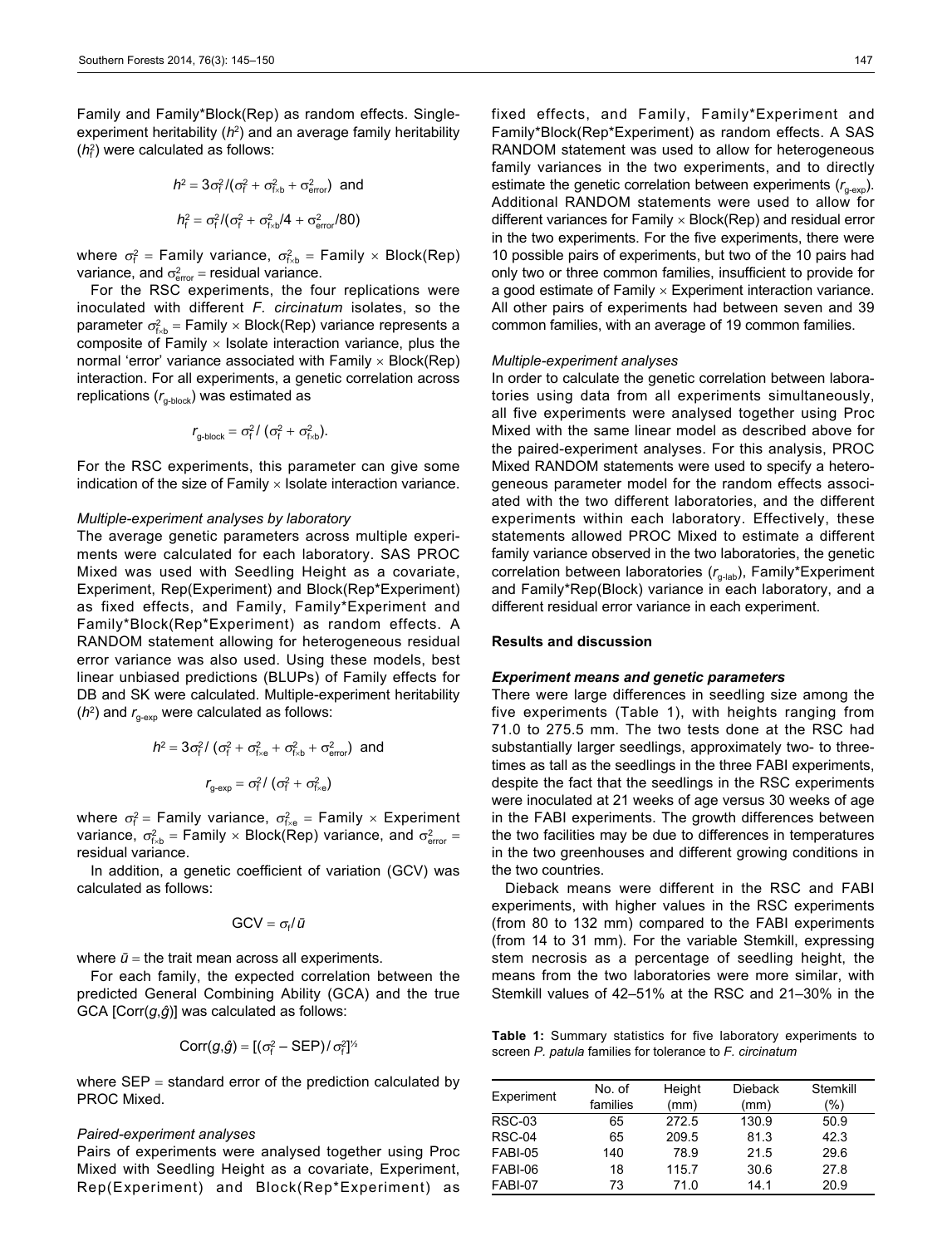| Experiment    | Mean  | h <sup>2</sup> | <sup>r</sup> q-blocks | $h^2$        | $\sigma_{\text{fam}}^2$ | $\sigma_{\text{fxb}}^2$ | $\sigma_{\rm e}^2$ | $\sigma^2_{\rm phen}$ |  |
|---------------|-------|----------------|-----------------------|--------------|-------------------------|-------------------------|--------------------|-----------------------|--|
| Dieback (mm)  |       |                |                       |              |                         |                         |                    |                       |  |
| <b>RSC-03</b> | 130.9 | 0.27           | 0.64                  | 0.79         | 815                     | 458                     | 7764               | 9037                  |  |
| RSC-04        | 81.3  | 0.41           | 0.71                  | 0.85         | 386                     | 157                     | 2279               | 2822                  |  |
| FABI-05       | 21.5  | 0.26           | 0.72                  | 0.81         | 39                      | 15                      | 398                | 452                   |  |
| FABI-06       | 30.6  | 0.30           | 0.63                  | 0.80         | 10                      | 6                       | 81                 | 96                    |  |
| FABI-07       | 14.1  | 0.32           | 0.61                  | 0.80         | 15                      | 9                       | 115                | 139                   |  |
|               |       |                |                       | Stemkill (%) |                         |                         |                    |                       |  |
| <b>RSC-03</b> | 50.9  | 0.32           | 0.71                  | 0.83         | 126                     | 51                      | 1023               | 1200                  |  |
| <b>RSC-04</b> | 42.3  | 0.44           | 0.75                  | 0.87         | 102                     | 33                      | 557                | 692                   |  |
| FABI-05       | 29.6  | 0.38           | 0.73                  | 0.81         | 33                      | 12                      | 329                | 374                   |  |
| FABI-06       | 27.8  | 0.27           | 0.56                  | 0.82         | 18                      | 15                      | 175                | 208                   |  |
| FABI-07       | 20.9  | 0.27           | 0.62                  | 0.76         | 34                      | 21                      | 218                | 274                   |  |

**Table 2:** Genetic parameter estimates from single-experiment analyses of five laboratory experiments to screen *P. patula* families for tolerance to *F. circinatum*

FABI experiments (Table 1). The rate of dieback may be related to the age of the seedlings, the degree of lignification in the stems, the different inoculum strains, and the conditions in the greenhouse, with higher temperatures favouring faster growth of the fungus.

Despite the large differences in mean growth, dieback, and stemkill, the single-experiment heritabilities were very similar across the five experiments. Average heritability for Dieback in the two RSC experiments was  $h^2 = 0.34$ and in the three FABI experiments  $h^2 = 0.29$  (Table 2). For Stemkill, average heritability was  $h^2 = 0.38$  at the RSC and 0.30 at FABI (Table 2). For both Dieback and Stemkill, single-experiment family-heritability estimates were quite high, ranging from  $h_f^2 = 0.76$  to 0.87, with an average  $h_f^2 = 0.81$ . This indicates that regardless of laboratory, tree size or rate of stem necrosis, an artificial screening experiment will produce similar family ranks.

#### *Isolate genotype interaction in RSC experiments*

In the RSC experiments, four different *F. circinatum* isolates from the southern USA were used. One isolate was applied to each Block(Rep), thus confounding the effects of Block(Rep) and Isolate. In these experiments, *F*-tests indicated that there were statistically significant differences among Block(Rep)–Isolate for the two variables Dieback and Stemkill. The Block(Rep) treated with isolate S402 had the lowest amount of dieback and stemkill in both the 2003 and 2004 RSC experiments (Table 3).

In the same way that the effects of Block(Rep) and Isolate are confounded in the RSC experiments, the effects of Family  $\times$  Block(Rep) interaction variance are confounded with Family  $\times$  Isolate interaction variance. The parameter  $r_{q\text{-block}}$  expresses the genetic correlation of family tolerance across different replications in the same experiment (Table 2). Alternately, one can interpret it as a measure of Family  $\times$  Replication variance ( $\sigma_{f_{\kappa b}}^2$ ); if this variance is low, then family performance across replications will be highly correlated. In the two RSC studies, average  $r_{q\text{-block}}$  was 0.68 for Dieback and 0.73 for Stemkill. In the three FABI experiments, average  $r_{g\text{-block}}$  was 0.65 for Dieback and 0.64 for Stemkill (Table 2). The  $r_{q\text{-block}}$  for the FABI experiments reflects only Family  $\times$  Block(Rep) interaction, whereas the  $r_{\text{g-block}}$  for the RSC experiments reflects Family  $\times$  Block(Rep) interaction plus Family  $\times$  Isolate interaction variance (if

**Table 3:** Means for isolate-replication in 2003 and 2004 RSC experiments to screen *P. patula* families for tolerance to *F. circinatum*. Stem necrosis measurements were taken at 20 weeks post-inoculation for the 2003 experiment, and 12 weeks post-inoculation for the 2004 experiment

| Experiment    | Isolate | Seedling<br>height (mm) | Dieback<br>(mm) | Stemkill<br>$(\%)$ |
|---------------|---------|-------------------------|-----------------|--------------------|
| <b>RSC-03</b> | S298    | 279.2                   | 161.6           | 60.4               |
|               | S396    | 294.5                   | 139.7           | 49.9               |
|               | S397    | 253.5                   | 144.6           | 59.7               |
|               | S402    | 262.8                   | 77.6            | 33.7               |
|               | Mean    | 272.5                   | 130.9           | 50.9               |
| <b>RSC-04</b> | S298    | 224.2                   | 85.2            | 42.1               |
|               | S396    | 218.9                   | 91.1            | 45.9               |
|               | S397    | 194.4                   | 79.9            | 43.9               |
|               | S402    | 200.5                   | 69.1            | 37.4               |
|               | Mean    | 209.5                   | 81.3            | 42.3               |

it exists). Although these data cannot provide a definitive result, the similarity of these parameters in the RSC and FABI experiments suggests that there is little Family  $\times$ Isolate interaction variance for the four isolates used at the RSC. In other words, there may be differences in virulence among these four southern USA isolates, but families tolerant to one isolate are likely to be tolerant to others.

#### *Genetic parameter estimates for laboratories*

Multiple-experiment genetic parameter estimates for the two laboratories are presented in Table 4. The linear model specified homogeneous parameters across experiments (within laboratories) for the random effects Family, Family\*Experiment, and Family\*Rep(Block), and residual error variances among experiments. In general, the parameter estimates reflect the results from the singleexperiment and paired-experiment analyses. Heritability estimates for Dieback and Stemkill are moderately high, ranging from 0.22 to 0.31. Genetic correlations between experiments in the same laboratory are very high, ranging from 0.78 to 1.00. Inspection of the single-experiment genetic parameters (Table 2) indicates that this assumption is probably more closely met for the variable Stemkill than for the variable Dieback, so perhaps the  $r_{\text{g-exo}}$  values for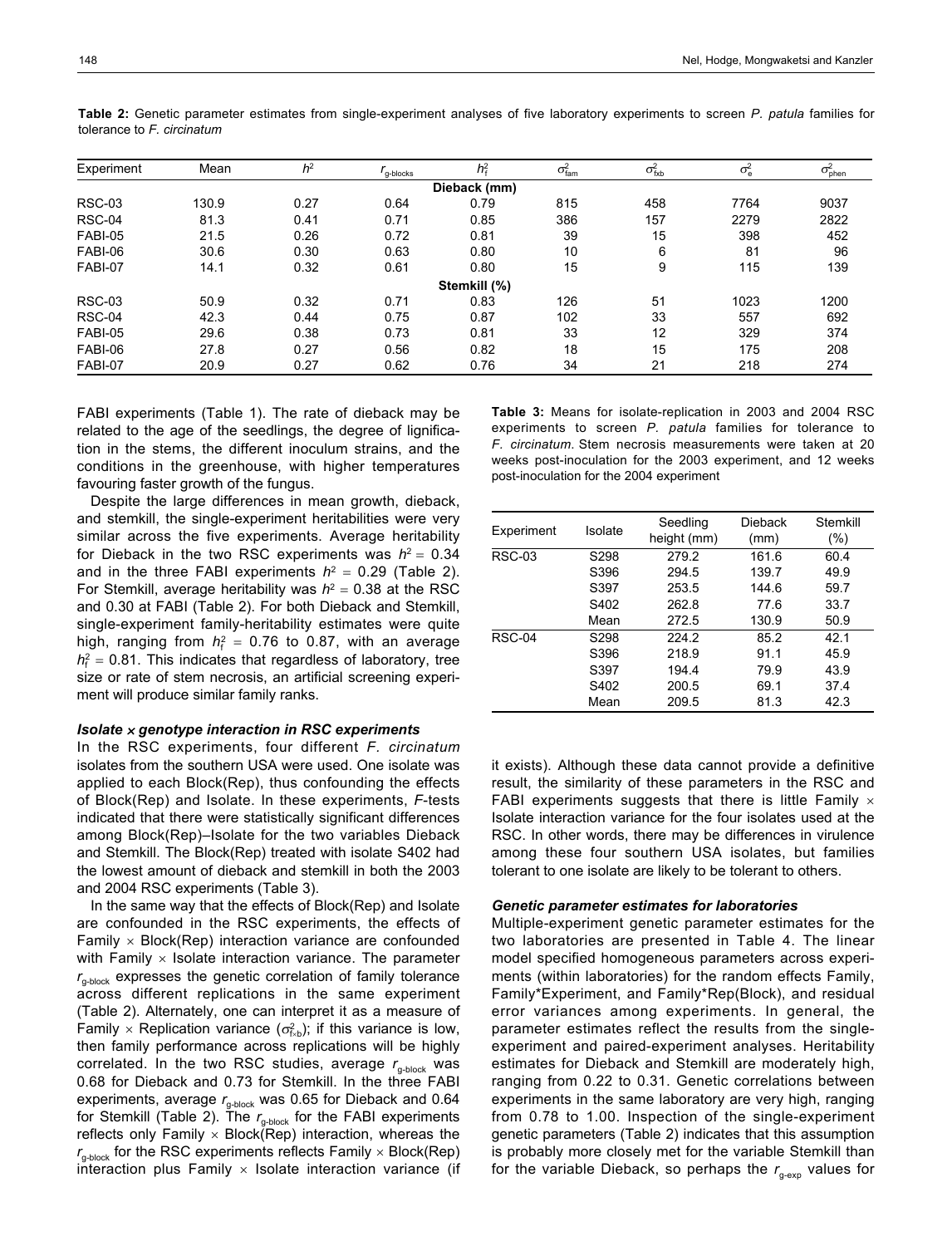| Laboratory   | Mean  | h <sup>2</sup> | GCV  | $q$ - $exp$ | $\sigma^2_{\text{fam}}$ | $\sigma_{\rm fxe}^2$ | $\sigma_{\text{fxb}}^2$ | $\sigma_{\rm e}^2$ | $\sigma_{\texttt{phen}}^2$ |
|--------------|-------|----------------|------|-------------|-------------------------|----------------------|-------------------------|--------------------|----------------------------|
| Dieback (mm) |       |                |      |             |                         |                      |                         |                    |                            |
| <b>RSC</b>   | 106.1 | 0.22           | 0.20 | 0.78        | 464                     | 128                  | 331                     | 5 2 6 8            | 6191                       |
| <b>FABI</b>  | 22.1  | 0.30           | 0.25 | 1.00        | 31                      | 0                    | 13                      | 266                | 310                        |
| Stemkill (%) |       |                |      |             |                         |                      |                         |                    |                            |
| <b>RSC</b>   | 46.6  | 0.30           | 0.21 | 0.85        | 96                      | 17                   | 44                      | 811                | 968                        |
| <b>FABI</b>  | 26.1  | 0.31           | 0.22 | 0.97        | 33                      |                      | 16                      | 273                | 323                        |

**Table 4:** Genetic parameter estimates for Dieback and Stemkill from multiple experiments to screen *P. patula* families for tolerance to *F. circinatum* at the RSC in the USA and at FABI in South Africa

Stemkill (0.85 and 0.97 for the RSC and FABI, respectively) better reflect the true parameter values (Table 4).

The GCV values for Dieback and Stemkill seem substantial, ranging from 0.20 to 0.25 (Table 4). With intensive screening, it might be possible to find individuals up to 2 additive genetic standard deviations from the mean. This would be equivalent to 2\*GCV, which equals a 40–50% reduction in Dieback or Stemkill.

# *Genetic correlations between experiments and laboratories*

Results of the pairwise analyses are presented in Table 5. For experiments done in the same laboratory, the genetic correlations are very high. For the two RSC experiments,  $r_{g\text{-exp}} = 0.93$  for Stemkill and 0.95 for Dieback. For the two FABI experiments,  $r_{q\text{-exp}} = 0.95$  for Stemkill and 0.86 for Dieback. These genetic correlation values are very similar to those found in another South African study testing 17 common *P. patula* families in a nursery inoculation experiment (Mitchell et al*.* 2014). Genetic correlations between experiments done at the RSC and at FABI are lower, but are still relatively high, with average  $r_{\text{gen}} = 0.70$  for Stemkill and 0.69 for Dieback (Table 5). There were six pairs of RSC– FABI experiments where there were sufficient families (seven to 39) to estimate a genetic correlation. One of the pairs, RSC-03 and FABI-05T, with the lowest number (seven) of common families, had a much lower correlation than the other five. For Stemkill, the  $r_{q\text{-exp}}$  for that pair was 0.38, whereas the other five experiments had an average  $r_{g\text{-exp}} =$ 0.76. For Dieback, the  $r_{q\text{-exp}}$  for that pair was 0.23, whereas the other five experiments had an average  $r_{\text{q-exp}} = 0.78$ .

Note that these six estimates of  $r_{\text{g-exp}}$  reflect the genetic correlation between family tolerance in an RSC experiment and a FABI experiment. The multiple-experiment analysis of all five tests was used to estimate the average betweenlaboratory genetic correlation (or in other words, the average  $r_{\text{q-exn}}$  for an RSC-FABI pair of experiments). The resulting between-laboratory genetic correlation estimates were  $r_{q-1ab}$  =  $0.63 \pm 0.12$  for Stemkill and  $r_{q\text{-lab}} = 0.74 \pm 0.12$  for Dieback.

Finally, one can also examine the between-laboratory genetic correlation  $(r<sub>g-lab</sub>)$  by comparing GCA predictions resulting from the two independent laboratories. Table 4 indicates a small amount of Genotype  $\times$  Experiment interaction for Stemkill at the RSC ( $r_{g\text{-exp}}$  = 0.85), and near-zero interaction at FABI ( $r_{g\text{-exp}} = 0.97$ ), so it is clear that repeat experiments in the same laboratory are evaluating essentially the same genetic trait. A duplicate trial at the RSC would help to average out the small amount of Genotype  $\times$  Experiment interaction that exists.

**Table 5:** Genetic correlations  $(\pm$  SE) between pairs of experiments to screen *P. patula* families for tolerance to *F. circinatum*. Correlations for Stemkill (%) are above the diagonal, and those for Dieback (mm) are below the diagonal. The value in parentheses indicates the number of common families for each correlation. Values in bold are correlations between experiments done in the same laboratory, and values in italics are correlations between experiments done in different laboratories

|               | <b>RSC-03</b> | <b>RSC-04</b> | FABI-05 | FABI-06 | FABI-07 |
|---------------|---------------|---------------|---------|---------|---------|
| <b>RSC-03</b> |               | 0.93          | 0.38    | 0.83    | 0.66    |
|               |               | ± 0.10        | ±0.28   | ± 0.14  | ± 0.15  |
|               |               | (14)          | (14)    | (14)    | (29)    |
| <b>RSC-04</b> | 0.95          |               | 0.96    | 0.85    | 0.51    |
|               | ± 0.11        |               | ±0.09   | ± 0.20  | ± 0.15  |
|               | (14)          |               | (17)    | (7)     | (39)    |
| FABI-05       | 0.23          | 0.90          |         |         |         |
|               | ± 0.32        | ± 0.12        |         |         |         |
|               | (14)          | (17)          |         |         |         |
| FABI-06       | 0.75          | 0.87          |         |         | 0.95    |
|               | ±0.18         | ±0.18         |         |         | ± 0.10  |
|               | (14)          | (7)           |         |         | (16)    |
| FABI-07       | 0.74          | 0.62          |         | 0.86    |         |
|               | ± 0.14        | ± 0.14        |         | ± 0.13  |         |
|               | (29)          | (39)          |         | (16)    |         |
|               |               |               |         |         |         |

There were 11 families tested in two trials at the RSC that were also tested at FABI. In general, for this group of 11 families, there was good agreement between the BLUPs for Stemkill from the two independent laboratories (Figure 1), with an overall correlation of  $r = 0.78$ . There was a group of families that was clearly tolerant in both laboratories (i.e. negative predicted GCA values, indicating less Stemkill). There is a group of families that were average or below-average for tolerance in both laboratories (i.e. positive predicted GCA values, indicating higher Stemkill). There was one family that performed belowaverage at FABI (GCA  $= +3.8$ ), but rather well at the RSC  $(GCA = -6.5)$ . Considering all the data, it seems clear that families identified as tolerant in one laboratory will also be identified as tolerant in another laboratory.

A very important aspect of artificial inoculation studies under laboratory conditions is how these results relate to post-planting survival in plantations. Previous reported studies for *F. circinatum* have indicated that at the species and hybrid level, there was a good correlation between laboratory results and survival under post-planting plantation conditions (Mitchell et al*.* 2012b, 2012c). This study did not aim to provide evidence at the family level for this latter aspect.